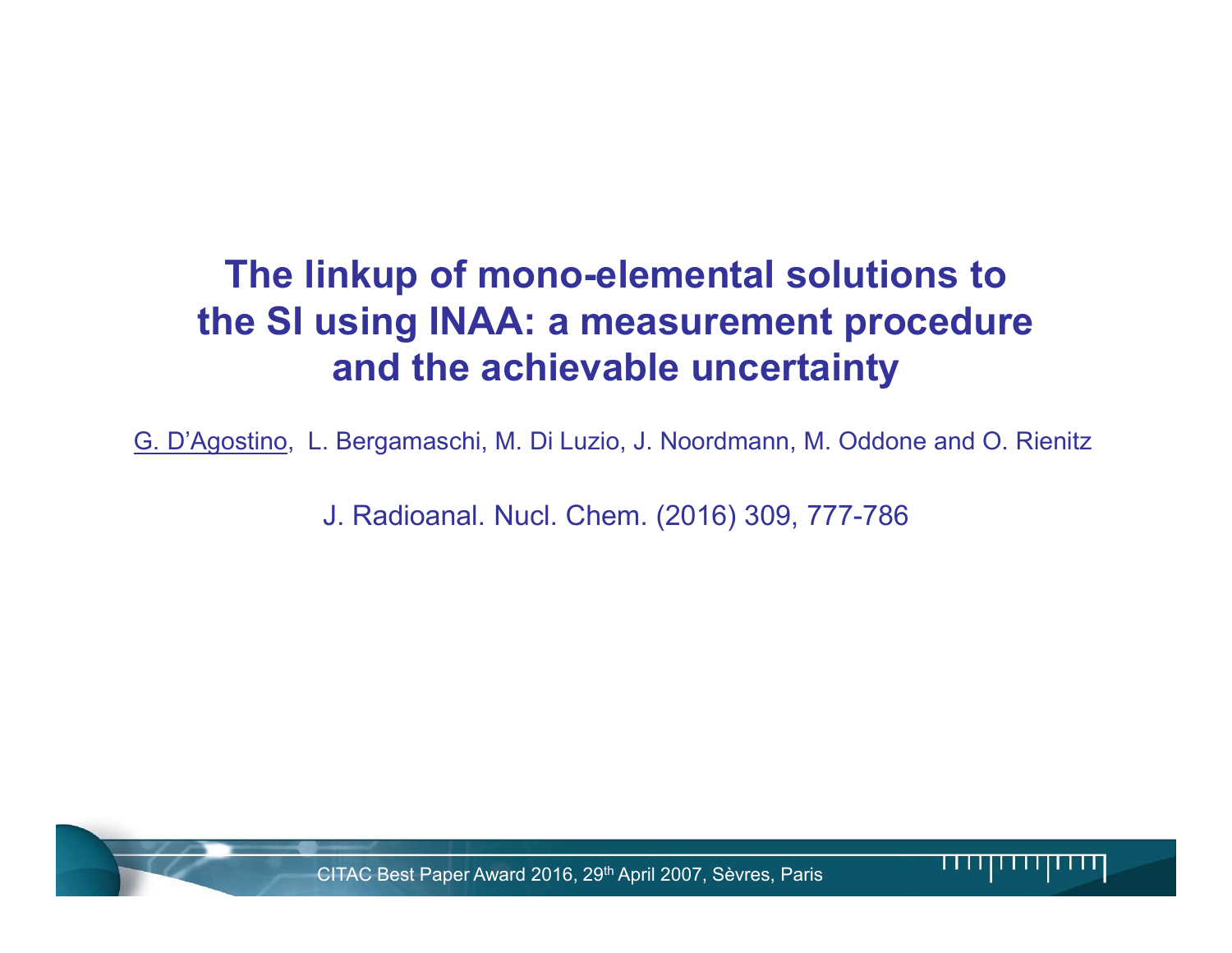## Traceability chain for elemental analysis



Kipphardt et al. Accred Qual Assur (2006) 10: 633-639

CITAC Best Paper Award 2016, 29<sup>th</sup> April 2007, Sèvres, Paris **INCE 18, 2014 INCE 18, 2014**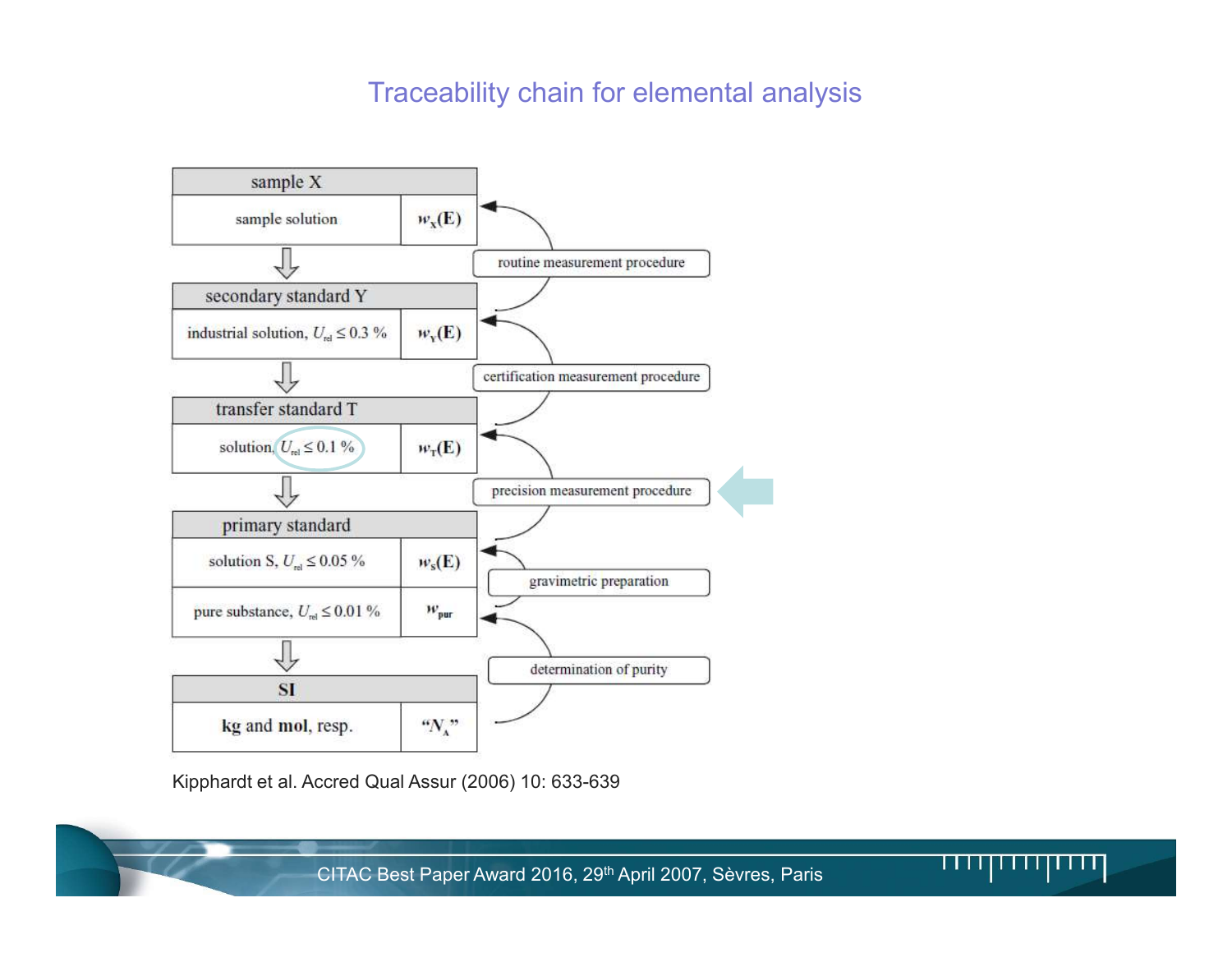# Measurement procedure

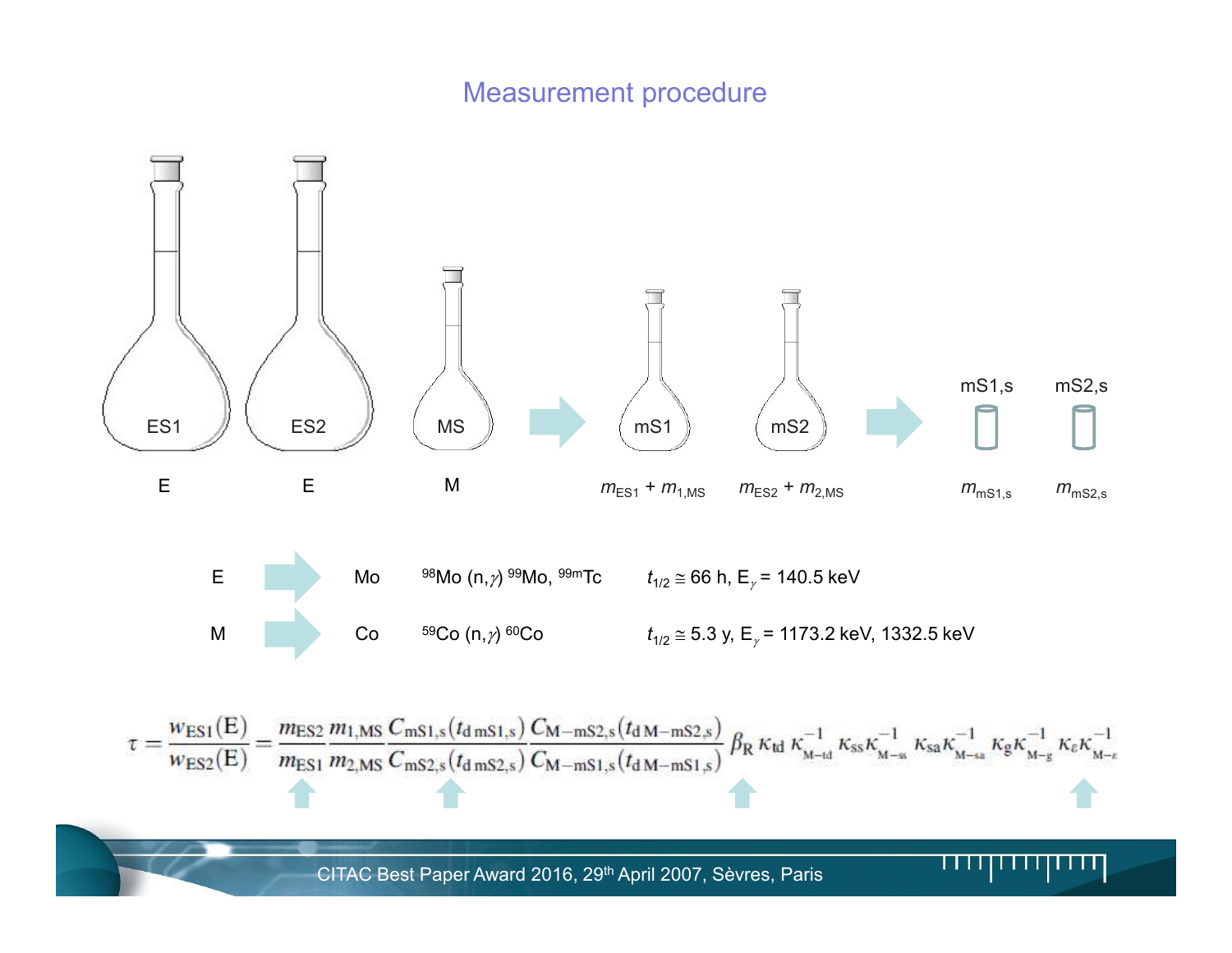### Sample preparation and neutron irradiation



CITAC Best Paper Award 2016, 29<sup>th</sup> April 2007, Sèvres, Paris **INRIM TURIN TURIN TURIN TURIN TURIN TURIN TURIN TU**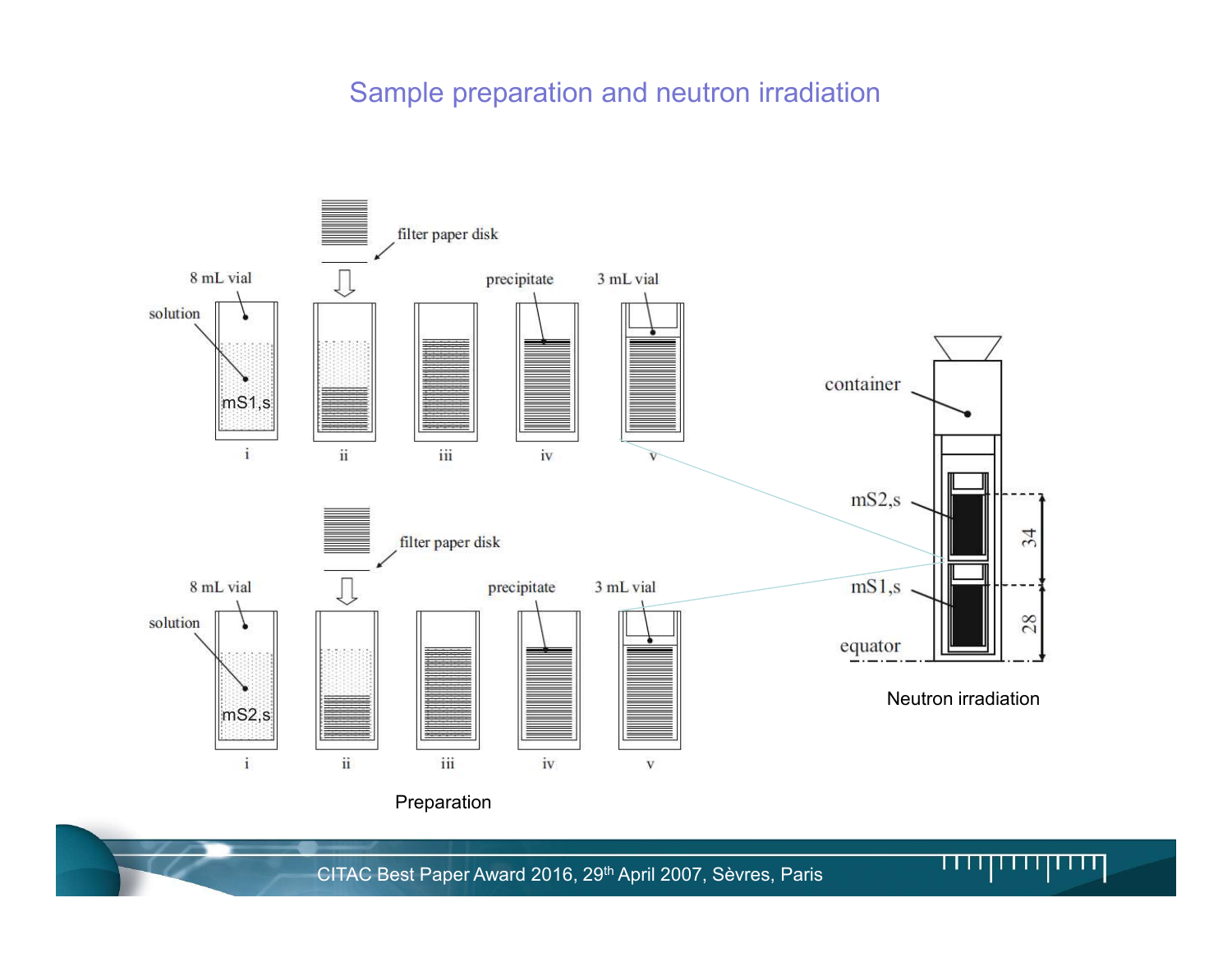# Gamma spectrometry





CITAC Best Paper Award 2016, 29<sup>th</sup> April 2007, Sèvres, Paris **INCE 18, 2014** INCE 18, 2014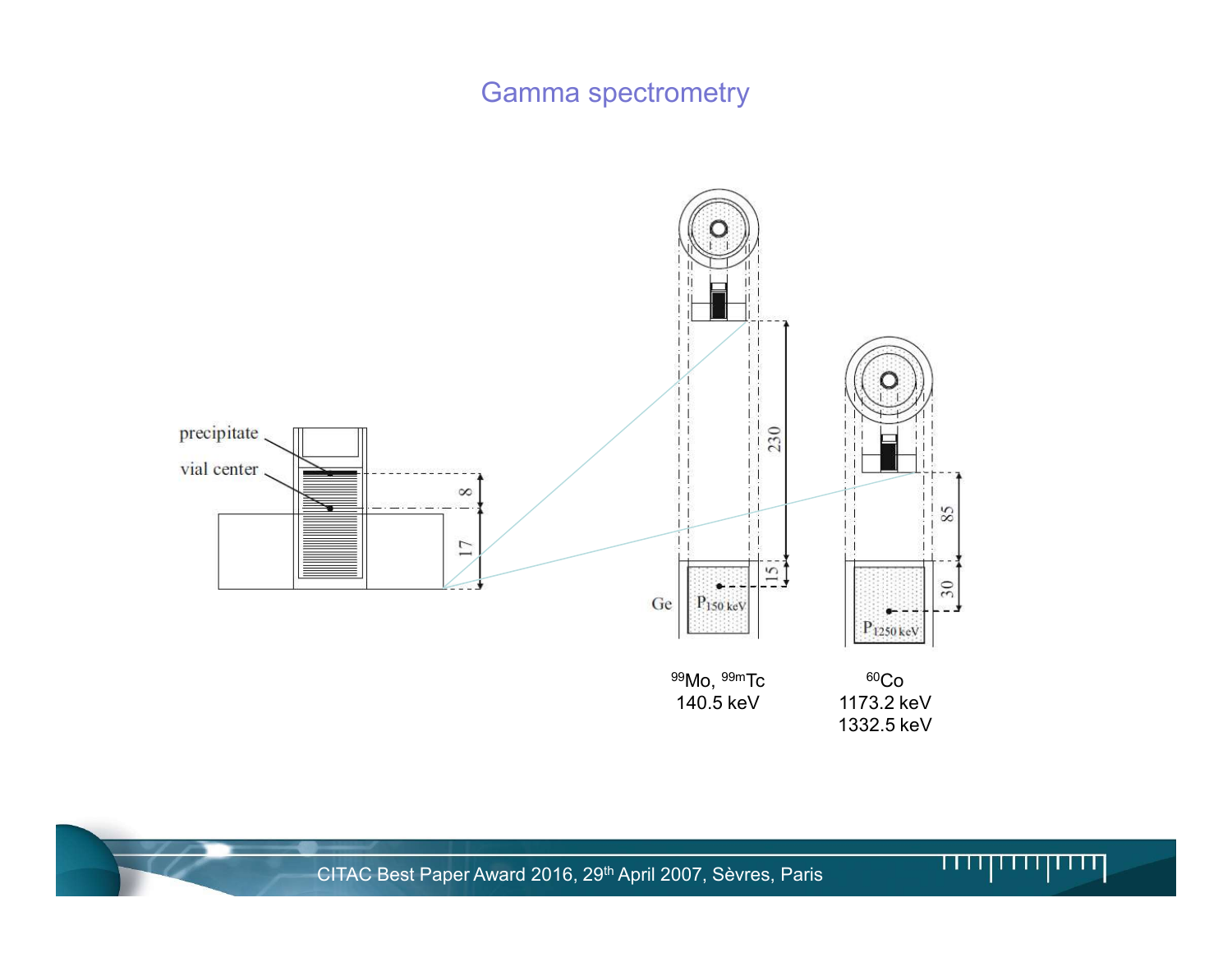#### 140.5 keV <sup>99</sup>Mo, <sup>99m</sup>Tc count rates

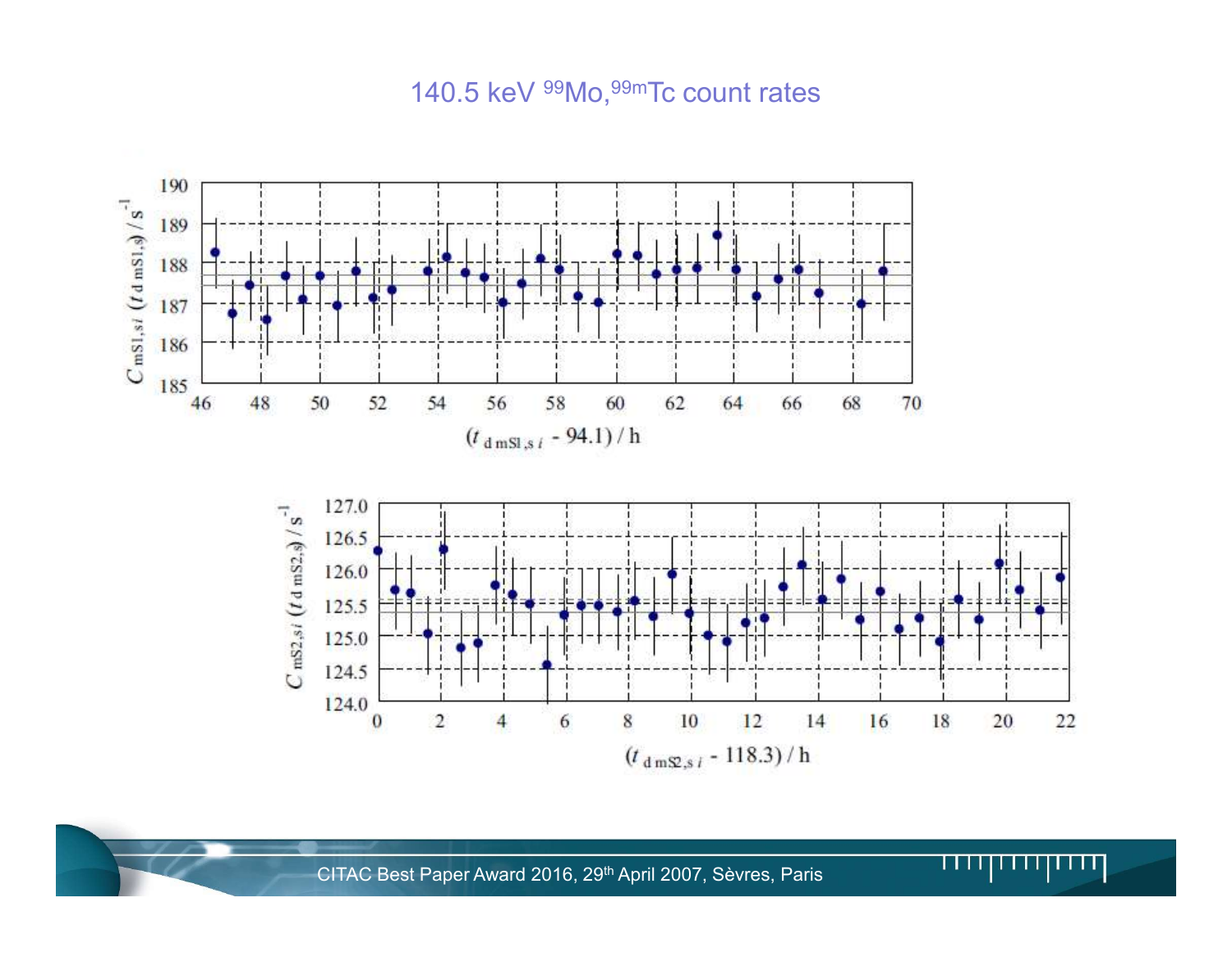### Result and uncertainty budget

| Quantity<br>$X_i$                                     | Unit<br>$[X_i]$ | Value<br>$x_i$ | Standard uncertainty<br>$u(x_i)$ | Index<br>$\%$ |                                                                                                                                            |
|-------------------------------------------------------|-----------------|----------------|----------------------------------|---------------|--------------------------------------------------------------------------------------------------------------------------------------------|
| $m_{1,MS}$                                            | g               | 0.12572        | 0.00004                          | 0.0           |                                                                                                                                            |
| $m_{2,MS}$                                            | g               | 0.12572        | 0.00004                          | 0.0           |                                                                                                                                            |
| $m_{ES1}$                                             | g               | 27.03259       | 0.00006                          | 0.0           |                                                                                                                                            |
| m <sub>ES2</sub>                                      | g               | 27.03259       | 0.00006                          | 0.0           |                                                                                                                                            |
| $C_{\rm mS1,s}/C_{\rm mS2,s}$                         |                 | 1.49490        | 0.00065                          | 0.0           |                                                                                                                                            |
| $C_{\text{M}-\text{mS2},s}/C_{\text{M}-\text{mS1},s}$ |                 | 0.85708        | 0.00055                          | 0.1           | $\alpha$ O so E $(\alpha)$                                                                                                                 |
| $\beta_{\rm R}$                                       |                 | 1.000          | 0.010                            | 22.8          | $f_1 + Q_{0,E}(x)$<br>$\beta_{\rm R} =$                                                                                                    |
| $\kappa_{\rm td}$                                     |                 | 0.77554        | 0.00000                          | 0.0           | $1+\frac{\alpha_{\text{O}}/2_{\text{O,E}}(\alpha)}{f_1(1+\alpha_{\text{f}})+Q_{\text{O,E}}(\alpha)}$                                       |
| $K_{\text{M--td}}$                                    |                 | 0.99452        | 0.00000                          | 0.0           |                                                                                                                                            |
| $\kappa_{ss}$ ( $\kappa_{M-ss}$ ) <sup>-1</sup>       |                 | 1.00000        | 0.00000                          | 0.0           |                                                                                                                                            |
| $\kappa_{\rm sa} (\kappa_{\rm M-sa})^{-1}$            | 1               | 1.00000        | 0.00000                          | 0.0           |                                                                                                                                            |
| $\kappa_{\rm g}$ $(\kappa_{\rm M-g})^{-1}$            | $\bf{1}$        | 1.00000        | 0.00000                          | 0.0           | $\kappa_{\varepsilon} = \frac{\left(d_{\text{Mo}} + \Delta d_{\text{Mo2}}\right)^2}{\left(d_{\text{Mo}} + \Delta d_{\text{Mo1}}\right)^2}$ |
| $K_{\scriptscriptstyle\rm E}$                         | 1               | 1.000          | 0.009                            | 18.5          |                                                                                                                                            |
| $\kappa_{{\rm M}-\varepsilon}$                        | 1               | 1.000          | 0.016                            | 58.5          | $\kappa_{M-\varepsilon} = \frac{(d_{\text{Co}} - \Delta d_{\text{Co2}})^2}{(d_{\text{Co}} - \Delta d_{\text{Co}})^2}$                      |
| Y                                                     | [Y]             | V.             | $u_c(y)$                         |               |                                                                                                                                            |
| $\tau$                                                | 1               | 0.999          | 0.019                            | 100.0         |                                                                                                                                            |

Table 2 Uncertainty budget of the measured ratio  $\tau$ 

The input quantities  $x_i$  are given in the text. The index column gives the relative contributions of  $u(x_i)$  to the combined standard uncertainty,  $u_c(y)$ , of  $\tau$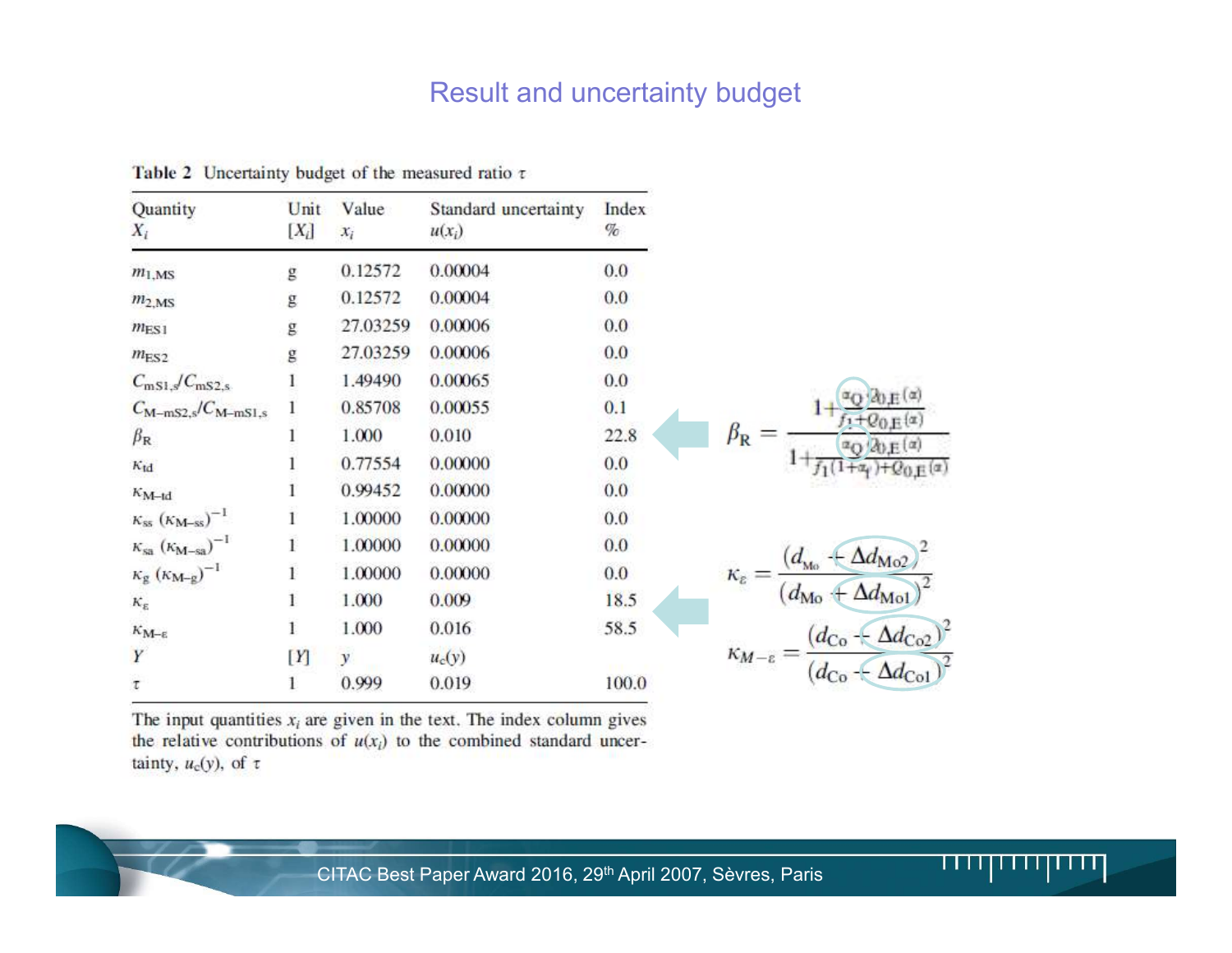#### Approaching the target 0.1% expanded uncertainty